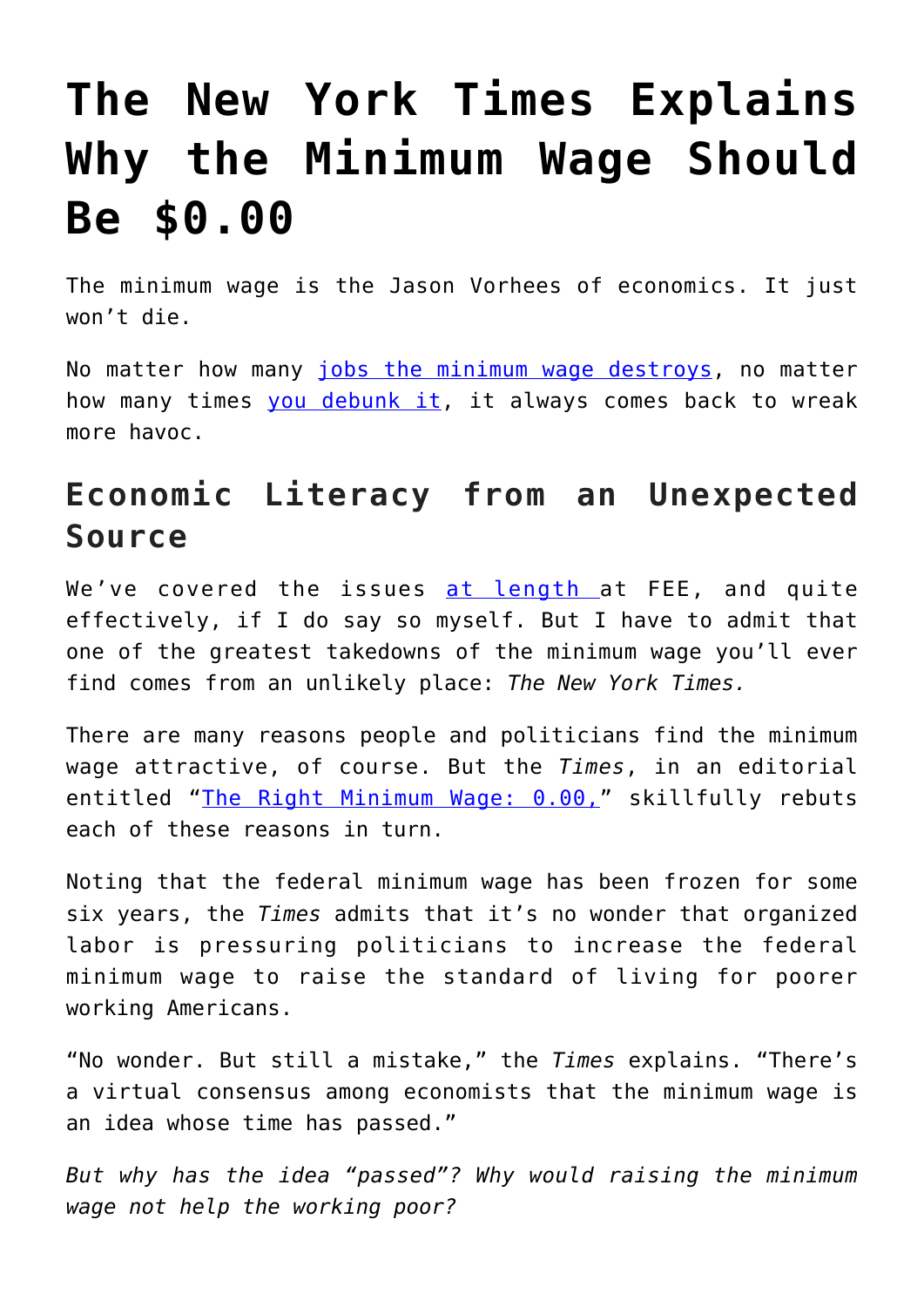"Raising the minimum wage by a substantial amount would price working poor people out of the job market," the editors explain.

*But wouldn't the minimum wage increase the purchasing power of low-income Americans? Wouldn't a meaningful increase allow a single breadwinner to support a family of three and actually be above the official U.S. poverty line?*

Ideally, yes. But there are unseen problems, as the editors point out:

*There are catches…[A higher minimum wage] would increase employers' incentives to evade the law, expanding the underground economy. More important, it would increase unemployment: Raise the legal minimum price of labor above the productivity of the least skilled workers and fewer will be hired.*

*But if that's true, why would progressives support such a law? What's their rationale for supporting a minimum wage if it does more harm than good? Is it sheer political opportunism?*

Not necessarily. The *Times* explains:

*A higher minimum would undoubtedly raise the living standard of the majority of low-wage workers who could keep their jobs. That gain, it is argued, would justify the sacrifice of the minority who became unemployable.*

## There's just one problem with this logic, the editors say:

*The argument isn't convincing. Those at greatest risk from a higher minimum would be young, poor workers, who already face formidable barriers to getting and keeping jobs. The idea of using a minimum wage to overcome poverty is old, honorable – and fundamentally flawed. It's time to put this hoary debate behind us, and find a better way to improve the lives of*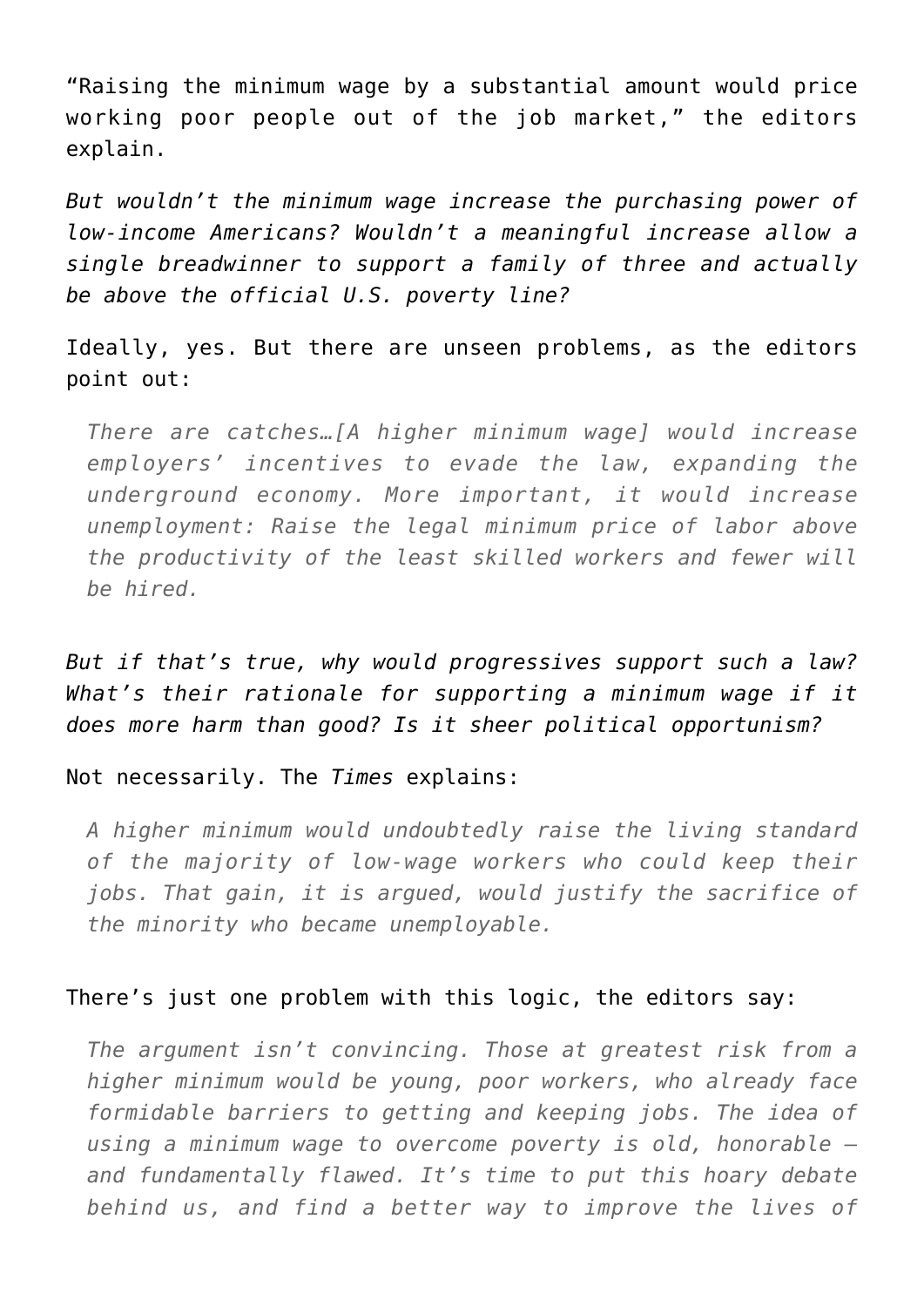*people who work very hard for very little.*

## **Times Have Changed**

It's a compelling, reasoned, and erudite argument. But it's not exactly what one expects to see in *The New York Times* these days. (A naughty person might say the same about reason and erudition in general in the paper.)

So what gives? Alas, the editorial is a relic. It was written way, way back in 1987. A lot has changed since then.

We've had a couple wars. The internet was introduced to the masses. There was 9-11. We elected the nation's first black president. The Cubs and Red Sox won the World Series. There was even a female reboot of Ghostbusters.

At least one thing, however, did not change. That would be the laws of economics. They hold as fast and true in 2018 as they did in 1987.

The *Times*' editorial board might have changed. The perception of the minimum wage certainly changed. Relatively [recent polls](https://news.gallup.com/poll/160913/back-raising-minimum-wage.aspx) show seven out of ten Americans support raising the federal minimum wage. Several cities—Seattle, New York, and Minneapolis, among them—have passed laws that raised (or will soon raise) the minimum wage to \$15 an hour.

So it's safe to say the minimum wage laws have become more popular, no doubt in part from [campaigns](http://15now.org/resources/15-reasons/) promoting them and an education system sympathetic to them. Still, economic laws do not change based on how popular humans find them. They remain true and constant whether they are popular or not.

In fact, some have observed that economic laws are inherently unpopular.

"In economics, the majority is always wrong," John Kenneth Galbraith once [allegedly](https://en.wikiquote.org/wiki/Talk:John_Kenneth_Galbraith) quipped.